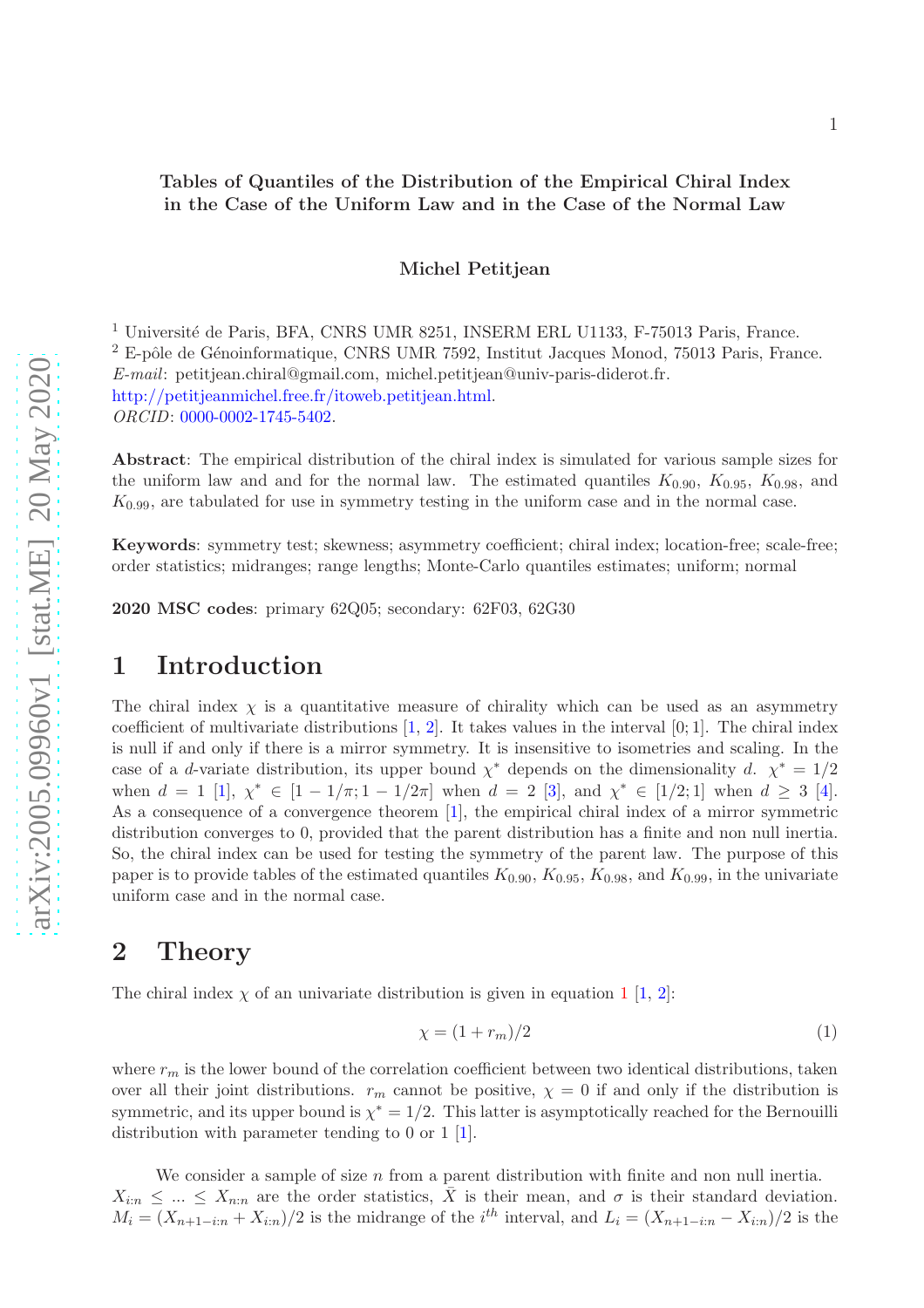half range length of the  $i^{th}$  interval,  $i = 1...n$ . The  $i^{th}$  interval and the  $(n-i)^{th}$  interval are identical except in their orientation. Thus  $L_i$  is negative for  $i > (n/2)$ . The chiral index can be expressed from the studentized variance of the midranges or of the half ranges lengths: see equations 2.9.4 and 2.9.5 in [\[2\]](#page-12-1).

$$
\chi = \left[\sum_{i=1}^{i=n} M_i^2 - n \cdot \bar{X}^2\right] / (n\sigma^2)
$$
\n(2)

$$
\chi = 1 - \left[\sum_{i=1}^{i=n} L_i^2\right] / (n\sigma^2)
$$
\n(3)

For practical computations, it is much simpler to use the expression of  $r_m$  in equation [1,](#page-0-0) for which the minimal correlation exists and is such that the sequence of observations sorted in increasing order is correlated with the sequence of observations sorted in decreasing order [\[2,](#page-12-1) [5\]](#page-12-4). Thus, the algorithm to compute  $\chi$  is very simple:

- (a) Sort the sequence of n observations in increasing order
- (b) Correlate it with the sequence sorted in decreasing order
- (c) Add 1 and then divide the result by 2.

Step (a) is operating in  $O(n \cdot Log(n))$  and step (b) in  $O(n)$ , and the global algorithm is optimal worst-case in  $O(n \cdot Log(n))$ . The whole computation is easy on a pocket calculator.

## 3 Simulations and results

Table [1](#page-2-0) was generated for the continuous uniform law  $U(0, 1)$ . Table [2](#page-7-0) was generated for the normal law  $N(0, 1)$ . For each sample size n from  $U(0, 1)$  or from  $N(0, 1)$ , we compute one chiral index, i.e., one observation from the distribution of the chiral index. So, to approach this distribution, 10000 observations of the chiral index are generated. For each set of 10000 observations of the chiral index, four quantiles are computed as follow  $(\chi_{i:10000}$  denotes the  $i<sup>th</sup>$  order satistic):

$$
K_{0.90} = (\chi_{9000:10000} + \chi_{9001:10000})/2
$$
\n(4)

$$
K_{0.95} = (\chi_{9500:10000} + \chi_{9501:10000})/2
$$
\n<sup>(5)</sup>

$$
K_{0.98} = (\chi_{9800:10000} + \chi_{9801:10000})/2
$$
\n(6)

$$
K_{0.99} = (\chi_{9900:10000} + \chi_{9901:10000})/2 \tag{7}
$$

The whole simulation is repeated 100 times, and both the mean values  $\bar{K}_{0.90}$ ,  $\bar{K}_{0.95}$ ,  $\bar{K}_{0.98}$ , and  $\bar{K}_{0.99}$ , and the estimated standard deviations  $S_{K_{0.90}}$ ,  $S_{K_{0.95}}$ ,  $S_{K_{0.98}}$ , and  $S_{K_{0.99}}$  of the four distributions of the quantiles are calculated and reported in tables [1](#page-2-0) and [2.](#page-7-0)

The random generator is a long period pseudo-random congruential multiplicative one, used in the routine  $g05saf$  of the NAG library  $[6]$ . All data of both tables were generated sequentially within a single executable program, without reinitializing the random generator.

Tables [1](#page-2-0) or [2](#page-7-0) can be used as follows. Compute the chiral index  $\chi$  of your sample of size n. • If you assume that your sample is issued from the continuous uniform law  $U(a, b)$ ,  $a < b$ , look in Table [1](#page-2-0) if  $\chi$  exceeds the quantile value at the desired confidence level (e.g. 0.95). If yes, you may reject the symmetry assumption, and thus you may reject the uniform law assumption.

• If you assume that your sample is issued from the normal law  $N(m, s)$ , look in Table [2](#page-7-0) if  $\chi$  exceeds the quantile value at the desired confidence level (e.g. 0.95). If yes, you may reject the symmetry assumption, and thus you may reject the normal law assumption.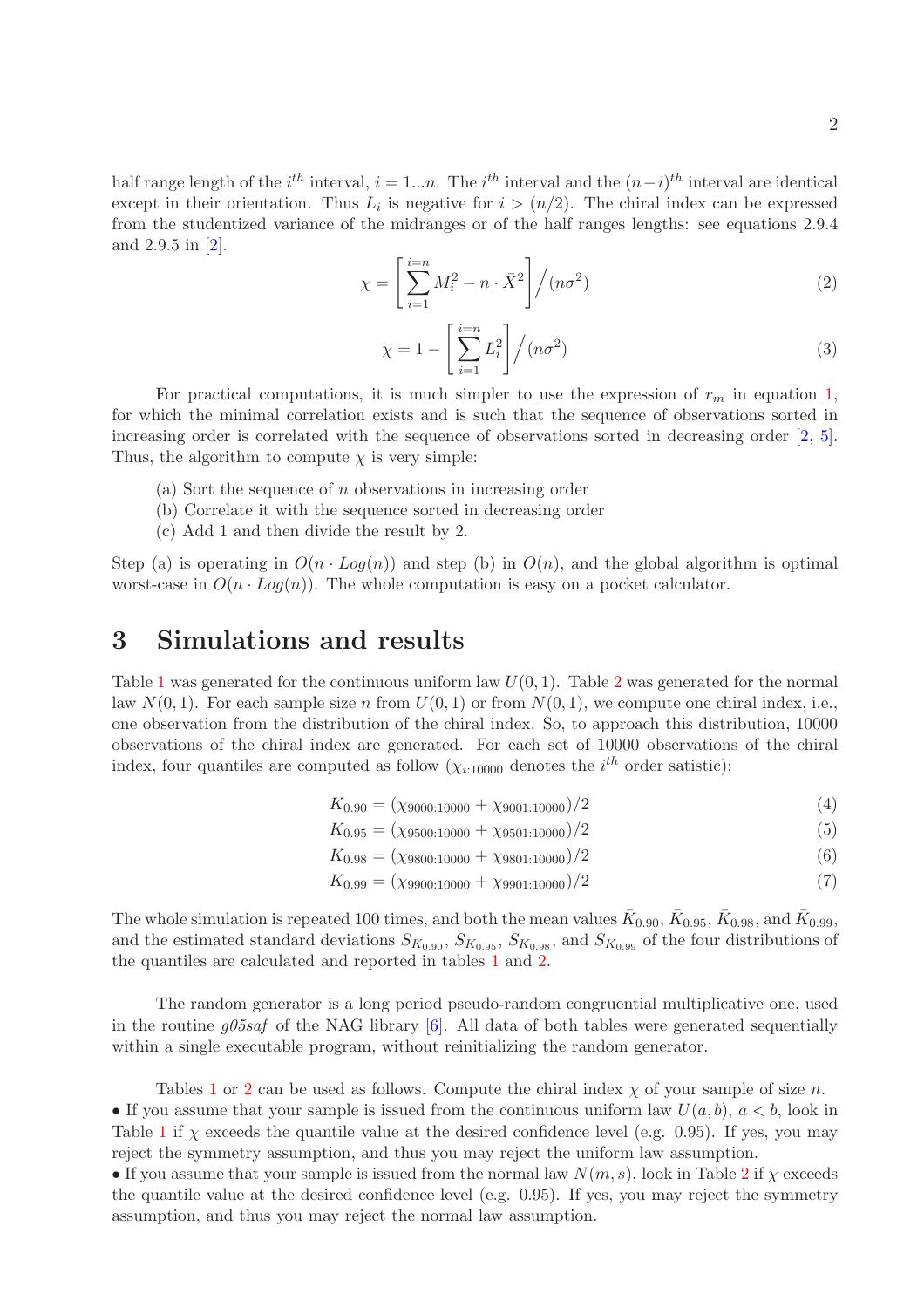<span id="page-2-0"></span>**Table 1.** Simulations for the uniform law  $U(0, 1)$ . *n*: sample size.  $\bar{K}_{0.90}, \bar{K}_{0.95}, \bar{K}_{0.98}, \bar{K}_{0.99}$ : mean values of estimated quantiles over 100 experiments.  $S_{K_{0.90}}$ ,  $S_{K_{0.95}}$ ,  $S_{K_{0.98}}$ ,  $S_{K_{0.99}}$ : estimated standard deviations of the quantiles distributions.

| $\it n$ | $K_{0.90}$ | $K_{0.95}$ | $K_{0.98}$ | $K_{0.99}$ | $\overline{S_{K_{0.90}}}$ | $S_{K_{0.95}}$ | $S_{\rm{K_{0.98}}}$ | $S_{K_{0.99}}$ |
|---------|------------|------------|------------|------------|---------------------------|----------------|---------------------|----------------|
| 3       | 0.212764   | 0.231432   | 0.242661   | 0.246342   | $\overline{0.001020}$     | 0.000774       | 0.000583            | 0.000320       |
| 4       | 0.185211   | 0.229221   | 0.268552   | 0.287850   | 0.002169                  | 0.002272       | 0.002310            | 0.002153       |
| 5       | 0.154894   | 0.195716   | 0.242379   | 0.270442   | 0.001717                  | 0.002531       | 0.003358            | 0.003770       |
| 6       | 0.138459   | 0.174426   | 0.214915   | 0.242201   | 0.001695                  | 0.001989       | 0.002476            | 0.003498       |
| 7       | 0.122632   | 0.156176   | 0.195287   | 0.221293   | 0.001495                  | 0.001935       | 0.002647            | 0.003295       |
| 8       | 0.109606   | 0.139940   | 0.176472   | 0.201666   | 0.001339                  | 0.001867       | 0.002653            | 0.003400       |
| 9       | 0.099866   | 0.127905   | 0.161753   | 0.185403   | 0.001367                  | 0.001822       | 0.002665            | 0.003770       |
| 10      | 0.090742   | 0.116454   | 0.148675   | 0.171121   | 0.001184                  | 0.001687       | 0.002358            | 0.003258       |
| 11      | 0.083883   | 0.107905   | 0.137897   | 0.158657   | 0.001161                  | 0.001501       | 0.002188            | 0.003212       |
| 12      | 0.077375   | 0.099899   | 0.128247   | 0.148157   | 0.000985                  | 0.001459       | 0.002142            | 0.002723       |
| 13      | 0.072242   | 0.093095   | 0.119908   | 0.138950   | 0.000913                  | 0.001188       | 0.002112            | 0.002306       |
| 14      | 0.067347   | 0.087017   | 0.112577   | 0.130622   | 0.000790                  | 0.001316       | 0.001573            | 0.002496       |
| 15      | 0.063401   | 0.081884   | 0.105740   | 0.123299   | 0.000871                  | 0.001163       | 0.001712            | 0.002299       |
| 16      | 0.059669   | 0.077378   | 0.100094   | 0.116943   | 0.000788                  | 0.001031       | 0.001639            | 0.002331       |
| 17      | 0.056655   | 0.073521   | 0.095419   | 0.111137   | 0.000743                  | 0.001169       | 0.001649            | 0.002057       |
| 18      | 0.053513   | 0.069685   | 0.090491   | 0.105711   | 0.000691                  | 0.001029       | 0.001668            | 0.002266       |
| 19      | 0.050912   | 0.066281   | 0.086226   | 0.100894   | 0.000624                  | 0.000967       | 0.001355            | 0.002063       |
| 20      | 0.048617   | 0.063213   | 0.082350   | 0.096221   | 0.000623                  | 0.000875       | 0.001360            | 0.001722       |
| 21      | 0.046461   | 0.060632   | 0.078984   | 0.092450   | 0.000607                  | 0.000980       | 0.001557            | 0.001941       |
| 22      | 0.044460   | 0.058067   | 0.075878   | 0.088865   | 0.000586                  | 0.000829       | 0.001383            | 0.001741       |
| 23      | 0.042783   | 0.055897   | 0.073019   | 0.085646   | 0.000673                  | 0.000865       | 0.001218            | 0.001951       |
| 24      | 0.040955   | 0.053483   | 0.070111   | 0.082124   | 0.000591                  | 0.000734       | 0.001247            | 0.001733       |
| 25      | 0.039345   | 0.051406   | 0.067428   | 0.079209   | 0.000463                  | 0.000868       | 0.001282            | 0.001677       |
| 26      | 0.037959   | 0.049700   | 0.065121   | 0.076492   | 0.000457                  | 0.000749       | 0.001253            | 0.001640       |
| 27      | 0.036764   | 0.048079   | 0.063067   | 0.074118   | 0.000524                  | 0.000689       | 0.001010            | 0.001453       |
| 28      | 0.035401   | 0.046299   | 0.060849   | 0.071566   | 0.000507                  | 0.000681       | 0.001274            | 0.001703       |
| 29      | 0.034266   | 0.044886   | 0.058923   | 0.069457   | 0.000519                  | 0.000673       | 0.001147            | 0.001431       |
| 30      | 0.033099   | 0.043416   | 0.057067   | 0.067353   | 0.000409                  | 0.000569       | 0.000986            | 0.001319       |
| 31      | 0.032121   | 0.042051   | 0.055308   | 0.065082   | 0.000429                  | 0.000658       | 0.000945            | 0.001362       |
| 32      | 0.031084   | 0.040791   | 0.053830   | 0.063512   | 0.000405                  | 0.000621       | 0.001171            | 0.001500       |
| 33      | 0.030233   | 0.039744   | 0.052259   | 0.061845   | 0.000389                  | 0.000501       | 0.000990            | 0.001308       |
| 34      | 0.029371   | 0.038641   | 0.050966   | 0.060222   | 0.000427                  | 0.000659       | 0.001019            | 0.001513       |
| $35\,$  | 0.028665   | 0.037600   | 0.049672   | 0.058667   | 0.000424                  | 0.000611       | 0.000893            | 0.001281       |
| $36\,$  | 0.027763   | 0.036530   | 0.048173   | 0.057204   | 0.000354                  | 0.000584       | 0.000949            | 0.001177       |
| 37      | 0.027185   | 0.035736   | 0.047072   | 0.055737   | 0.000371                  | 0.000599       | 0.000971            | 0.001313       |
| $38\,$  | 0.026346   | 0.034660   | 0.045839   | 0.054346   | 0.000359                  | 0.000478       | 0.000817            | 0.001306       |
| $39\,$  | 0.025722   | 0.033817   | 0.044709   | 0.053001   | 0.000307                  | 0.000518       | 0.000888            | 0.001334       |
| 40      | 0.025175   | 0.033091   | 0.043765   | 0.051885   | 0.000352                  | 0.000512       | 0.000833            | 0.001107       |
| 41      | 0.024560   | 0.032330   | 0.042778   | 0.050509   | 0.000328                  | 0.000461       | 0.000848            | 0.001111       |
| 42      | 0.024013   | 0.031578   | 0.041900   | 0.049560   | 0.000275                  | 0.000440       | 0.000796            | 0.001129       |
| $43\,$  | 0.023479   | 0.030914   | 0.040873   | 0.048470   | 0.000314                  | 0.000473       | 0.000764            | 0.001153       |
| 44      | 0.022904   | 0.030150   | 0.039905   | 0.047332   | 0.000296                  | 0.000401       | 0.000707            | 0.000884       |
| 45      | 0.022436   | 0.029536   | 0.039130   | 0.046380   | 0.000308                  | 0.000474       | 0.000796            | 0.001086       |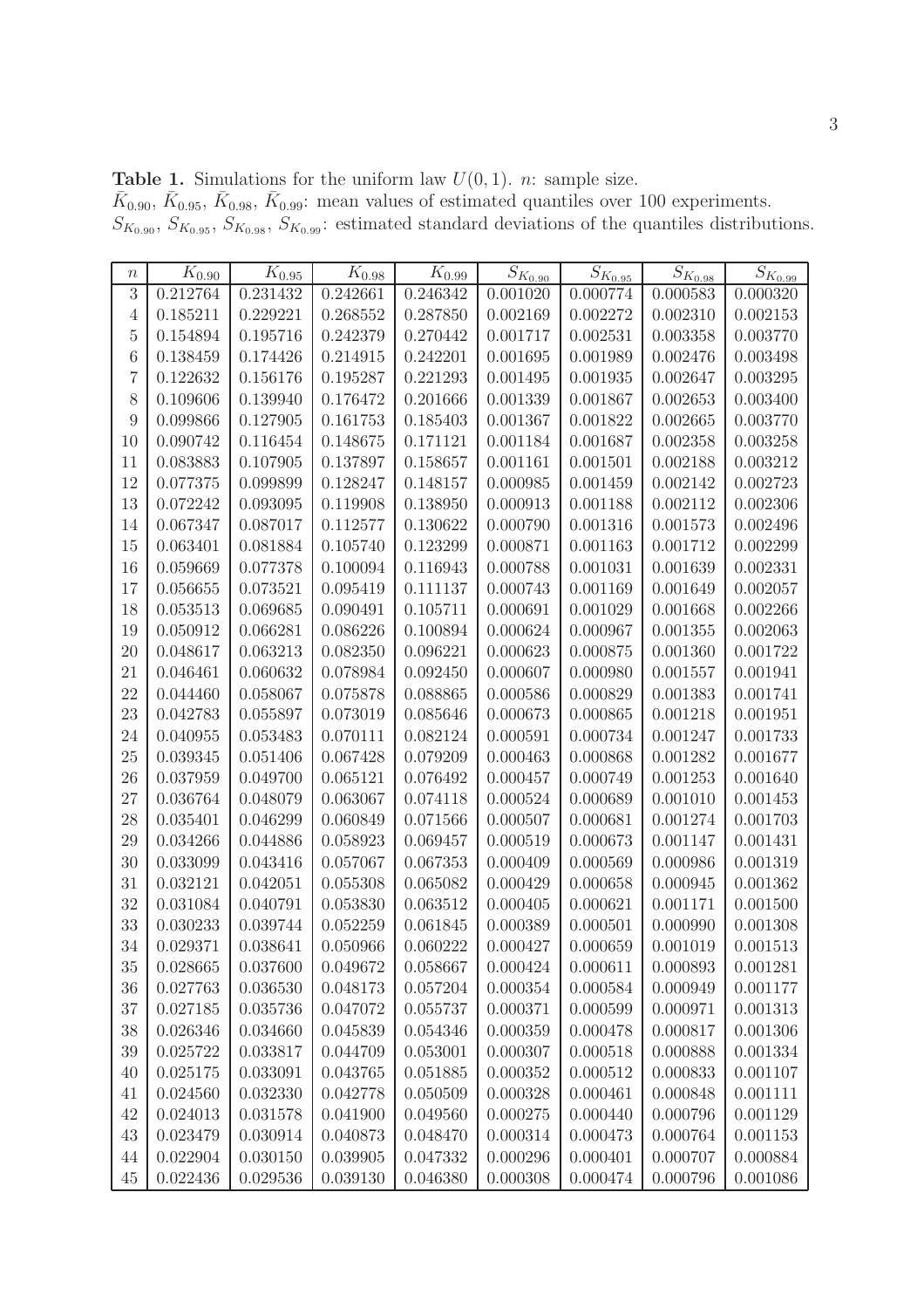Table 1. Continued.

| 46     | 0.021912 | 0.028844 | 0.038205 | 0.045312 | 0.000271 | 0.000395 | 0.000677 | 0.001032 |
|--------|----------|----------|----------|----------|----------|----------|----------|----------|
| 47     | 0.021513 | 0.028343 | 0.037557 | 0.044496 | 0.000293 | 0.000427 | 0.000736 | 0.000993 |
| 48     | 0.021034 | 0.027734 | 0.036730 | 0.043550 | 0.000261 | 0.000407 | 0.000606 | 0.000907 |
| 49     | 0.020630 | 0.027197 | 0.035990 | 0.042803 | 0.000279 | 0.000415 | 0.000791 | 0.001129 |
| 50     | 0.020233 | 0.026654 | 0.035312 | 0.041995 | 0.000260 | 0.000389 | 0.000583 | 0.000858 |
| 51     | 0.019919 | 0.026211 | 0.034795 | 0.041392 | 0.000283 | 0.000397 | 0.000710 | 0.000930 |
| 52     | 0.019437 | 0.025630 | 0.034018 | 0.040360 | 0.000289 | 0.000382 | 0.000645 | 0.000909 |
| 53     | 0.019145 | 0.025207 | 0.033497 | 0.039760 | 0.000257 | 0.000393 | 0.000566 | 0.000738 |
| 54     | 0.018779 | 0.024782 | 0.032827 | 0.038877 | 0.000271 | 0.000368 | 0.000610 | 0.000911 |
| $55\,$ | 0.018481 | 0.024346 | 0.032247 | 0.038246 | 0.000234 | 0.000399 | 0.000669 | 0.000914 |
| 56     | 0.018195 | 0.023973 | 0.031819 | 0.037913 | 0.000223 | 0.000348 | 0.000622 | 0.000879 |
| 57     | 0.017848 | 0.023510 | 0.031156 | 0.036994 | 0.000235 | 0.000317 | 0.000510 | 0.000796 |
| 58     | 0.017540 | 0.023125 | 0.030707 | 0.036498 | 0.000227 | 0.000330 | 0.000580 | 0.000791 |
| 59     | 0.017256 | 0.022719 | 0.030166 | 0.035924 | 0.000244 | 0.000360 | 0.000608 | 0.000911 |
| 60     | 0.016933 | 0.022354 | 0.029726 | 0.035475 | 0.000199 | 0.000327 | 0.000583 | 0.000872 |
| 61     | 0.016717 | 0.022031 | 0.029217 | 0.034741 | 0.000206 | 0.000330 | 0.000589 | 0.000812 |
| 62     | 0.016420 | 0.021642 | 0.028772 | 0.034233 | 0.000215 | 0.000315 | 0.000526 | 0.000739 |
| 63     | 0.016188 | 0.021349 | 0.028339 | 0.033746 | 0.000210 | 0.000340 | 0.000574 | 0.000838 |
| 64     | 0.015933 | 0.021102 | 0.028073 | 0.033321 | 0.000208 | 0.000322 | 0.000554 | 0.000765 |
| 65     | 0.015717 | 0.020733 | 0.027559 | 0.032849 | 0.000210 | 0.000341 | 0.000517 | 0.000701 |
| 66     | 0.015451 | 0.020362 | 0.027101 | 0.032306 | 0.000208 | 0.000292 | 0.000490 | 0.000679 |
| 67     | 0.015220 | 0.020104 | 0.026754 | 0.031902 | 0.000212 | 0.000319 | 0.000473 | 0.000708 |
| 68     | 0.014980 | 0.019793 | 0.026426 | 0.031379 | 0.000220 | 0.000301 | 0.000510 | 0.000687 |
| 69     | 0.014789 | 0.019509 | 0.026005 | 0.030905 | 0.000200 | 0.000311 | 0.000505 | 0.000675 |
| 70     | 0.014596 | 0.019222 | 0.025610 | 0.030422 | 0.000180 | 0.000279 | 0.000464 | 0.000701 |
| 71     | 0.014384 | 0.018999 | 0.025335 | 0.030181 | 0.000197 | 0.000306 | 0.000495 | 0.000731 |
| 72     | 0.014147 | 0.018706 | 0.024913 | 0.029688 | 0.000171 | 0.000258 | 0.000490 | 0.000679 |
| 73     | 0.013969 | 0.018462 | 0.024527 | 0.029260 | 0.000163 | 0.000254 | 0.000424 | 0.000756 |
| 74     | 0.013788 | 0.018167 | 0.024190 | 0.028830 | 0.000201 | 0.000281 | 0.000457 | 0.000682 |
| 75     | 0.013624 | 0.018002 | 0.023958 | 0.028546 | 0.000193 | 0.000268 | 0.000456 | 0.000623 |
| 76     | 0.013447 | 0.017747 | 0.023662 | 0.028168 | 0.000190 | 0.000273 | 0.000414 | 0.000566 |
| 77     | 0.013302 | 0.017557 | 0.023380 | 0.027778 | 0.000177 | 0.000261 | 0.000425 | 0.000659 |
| 78     | 0.013119 | 0.017334 | 0.023157 | 0.027641 | 0.000177 | 0.000285 | 0.000470 | 0.000709 |
| 79     | 0.012959 | 0.017119 | 0.022789 | 0.027187 | 0.000178 | 0.000272 | 0.000400 | 0.000622 |
| 80     | 0.012777 | 0.016868 | 0.022473 | 0.026816 | 0.000175 | 0.000272 | 0.000441 | 0.000686 |
| 81     | 0.012627 | 0.016715 | 0.022264 | 0.026520 | 0.000164 | 0.000264 | 0.000417 | 0.000662 |
| 82     | 0.012499 | 0.016512 | 0.022052 | 0.026281 | 0.000178 | 0.000289 | 0.000403 | 0.000529 |
| 83     | 0.012352 | 0.016319 | 0.021718 | 0.025897 | 0.000158 | 0.000248 | 0.000408 | 0.000606 |
| 84     | 0.012192 | 0.016114 | 0.021558 | 0.025664 | 0.000182 | 0.000264 | 0.000398 | 0.000553 |
| 85     | 0.012077 | 0.015989 | 0.021302 | 0.025331 | 0.000169 | 0.000262 | 0.000411 | 0.000573 |
| 86     | 0.011906 | 0.015734 | 0.020964 | 0.024974 | 0.000153 | 0.000249 | 0.000426 | 0.000618 |
| 87     | 0.011756 | 0.015554 | 0.020740 | 0.024612 | 0.000149 | 0.000214 | 0.000363 | 0.000521 |
| 88     | 0.011650 | 0.015398 | 0.020566 | 0.024557 | 0.000172 | 0.000220 | 0.000373 | 0.000492 |
| 89     | 0.011506 | 0.015238 | 0.020295 | 0.024188 | 0.000179 | 0.000242 | 0.000417 | 0.000572 |
| 90     | 0.011421 | 0.015099 | 0.020147 | 0.024046 | 0.000166 | 0.000230 | 0.000428 | 0.000545 |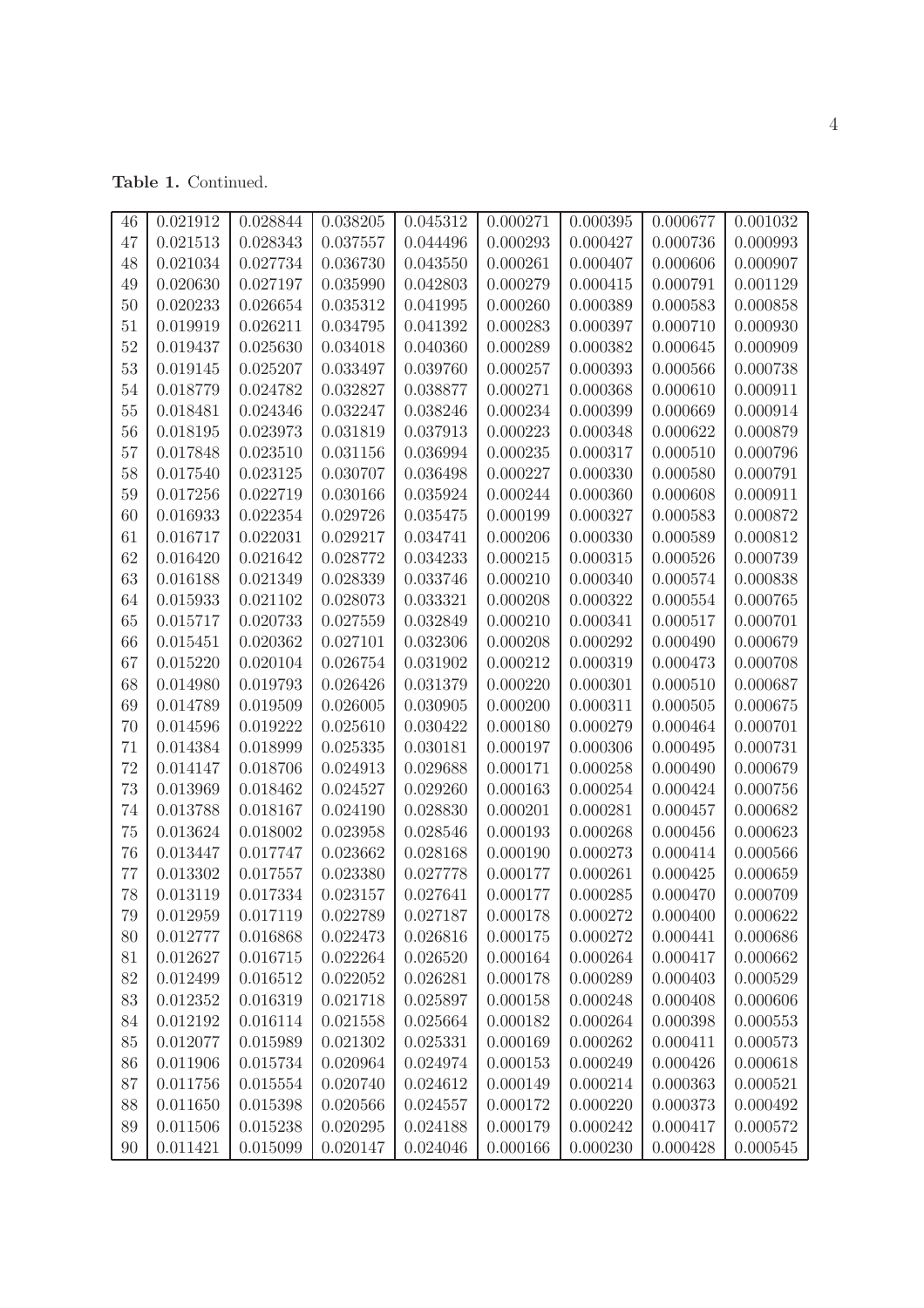Table 1. Continued.

| 91  | 0.011254 | 0.014856 | 0.019800 | 0.023658 | 0.000148 | 0.000235 | 0.000372 | 0.000564 |
|-----|----------|----------|----------|----------|----------|----------|----------|----------|
| 92  | 0.011142 | 0.014747 | 0.019618 | 0.023369 | 0.000137 | 0.000223 | 0.000367 | 0.000542 |
| 93  | 0.011026 | 0.014585 | 0.019455 | 0.023258 | 0.000137 | 0.000218 | 0.000377 | 0.000570 |
| 94  | 0.010927 | 0.014433 | 0.019267 | 0.023014 | 0.000173 | 0.000265 | 0.000363 | 0.000512 |
| 95  | 0.010822 | 0.014315 | 0.019090 | 0.022762 | 0.000153 | 0.000213 | 0.000364 | 0.000586 |
| 96  | 0.010670 | 0.014148 | 0.018876 | 0.022528 | 0.000146 | 0.000221 | 0.000355 | 0.000482 |
| 97  | 0.010588 | 0.014029 | 0.018659 | 0.022190 | 0.000136 | 0.000200 | 0.000335 | 0.000470 |
| 98  | 0.010484 | 0.013846 | 0.018503 | 0.022106 | 0.000146 | 0.000224 | 0.000319 | 0.000460 |
| 99  | 0.010364 | 0.013718 | 0.018361 | 0.021858 | 0.000140 | 0.000224 | 0.000321 | 0.000513 |
| 100 | 0.010268 | 0.013574 | 0.018043 | 0.021550 | 0.000143 | 0.000230 | 0.000368 | 0.000502 |
| 110 | 0.009351 | 0.012355 | 0.016481 | 0.019638 | 0.000132 | 0.000204 | 0.000356 | 0.000485 |
| 120 | 0.008593 | 0.011360 | 0.015157 | 0.018115 | 0.000132 | 0.000185 | 0.000281 | 0.000418 |
| 130 | 0.007919 | 0.010494 | 0.014075 | 0.016789 | 0.000117 | 0.000193 | 0.000276 | 0.000412 |
| 140 | 0.007373 | 0.009770 | 0.013062 | 0.015599 | 0.000105 | 0.000143 | 0.000224 | 0.000348 |
| 150 | 0.006883 | 0.009105 | 0.012201 | 0.014561 | 0.000102 | 0.000154 | 0.000235 | 0.000368 |
| 160 | 0.006453 | 0.008527 | 0.011409 | 0.013678 | 0.000111 | 0.000142 | 0.000247 | 0.000392 |
| 170 | 0.006071 | 0.008048 | 0.010753 | 0.012889 | 0.000077 | 0.000126 | 0.000203 | 0.000263 |
| 180 | 0.005741 | 0.007606 | 0.010169 | 0.012198 | 0.000078 | 0.000124 | 0.000215 | 0.000298 |
| 190 | 0.005426 | 0.007185 | 0.009627 | 0.011511 | 0.000084 | 0.000122 | 0.000207 | 0.000280 |
| 200 | 0.005169 | 0.006854 | 0.009178 | 0.010955 | 0.000071 | 0.000102 | 0.000167 | 0.000262 |
| 210 | 0.004942 | 0.006542 | 0.008748 | 0.010466 | 0.000067 | 0.000112 | 0.000178 | 0.000253 |
| 220 | 0.004710 | 0.006233 | 0.008337 | 0.010005 | 0.000063 | 0.000091 | 0.000161 | 0.000242 |
| 230 | 0.004500 | 0.005972 | 0.008006 | 0.009560 | 0.000064 | 0.000099 | 0.000162 | 0.000220 |
| 240 | 0.004309 | 0.005715 | 0.007667 | 0.009196 | 0.000063 | 0.000096 | 0.000151 | 0.000233 |
| 250 | 0.004148 | 0.005500 | 0.007370 | 0.008818 | 0.000059 | 0.000086 | 0.000150 | 0.000186 |
| 260 | 0.003986 | 0.005283 | 0.007073 | 0.008479 | 0.000049 | 0.000076 | 0.000137 | 0.000199 |
| 270 | 0.003834 | 0.005083 | 0.006809 | 0.008153 | 0.000048 | 0.000074 | 0.000130 | 0.000185 |
| 280 | 0.003702 | 0.004906 | 0.006573 | 0.007869 | 0.000049 | 0.000074 | 0.000118 | 0.000194 |
| 290 | 0.003577 | 0.004748 | 0.006358 | 0.007602 | 0.000053 | 0.000081 | 0.000127 | 0.000171 |
| 300 | 0.003457 | 0.004583 | 0.006140 | 0.007360 | 0.000049 | 0.000072 | 0.000126 | 0.000180 |
| 310 | 0.003345 | 0.004435 | 0.005942 | 0.007107 | 0.000044 | 0.000064 | 0.000117 | 0.000174 |
| 320 | 0.003241 | 0.004302 | 0.005772 | 0.006915 | 0.000051 | 0.000067 | 0.000116 | 0.000164 |
| 330 | 0.003145 | 0.004173 | 0.005590 | 0.006682 | 0.000039 | 0.000067 | 0.000119 | 0.000156 |
| 340 | 0.003051 | 0.004047 | 0.005413 | 0.006486 | 0.000044 | 0.000065 | 0.000109 | 0.000153 |
| 350 | 0.002964 | 0.003929 | 0.005261 | 0.006327 | 0.000038 | 0.000064 | 0.000106 | 0.000153 |
| 360 | 0.002887 | 0.003826 | 0.005119 | 0.006132 | 0.000040 | 0.000065 | 0.000097 | 0.000126 |
| 370 | 0.002808 | 0.003725 | 0.005005 | 0.005994 | 0.000037 | 0.000054 | 0.000096 | 0.000139 |
| 380 | 0.002736 | 0.003627 | 0.004863 | 0.005830 | 0.000037 | 0.000060 | 0.000097 | 0.000144 |
| 390 | 0.002663 | 0.003537 | 0.004752 | 0.005690 | 0.000037 | 0.000056 | 0.000090 | 0.000135 |
| 400 | 0.002601 | 0.003447 | 0.004639 | 0.005532 | 0.000037 | 0.000062 | 0.000094 | 0.000124 |
| 410 | 0.002527 | 0.003357 | 0.004514 | 0.005406 | 0.000033 | 0.000051 | 0.000095 | 0.000123 |
| 420 | 0.002467 | 0.003278 | 0.004406 | 0.005275 | 0.000038 | 0.000055 | 0.000078 | 0.000128 |
| 430 | 0.002411 | 0.003199 | 0.004288 | 0.005136 | 0.000037 | 0.000051 | 0.000095 | 0.000112 |
| 440 | 0.002358 | 0.003129 | 0.004184 | 0.005017 | 0.000033 | 0.000052 | 0.000080 | 0.000115 |
| 450 | 0.002308 | 0.003067 | 0.004123 | 0.004934 | 0.000036 | 0.000051 | 0.000090 | 0.000115 |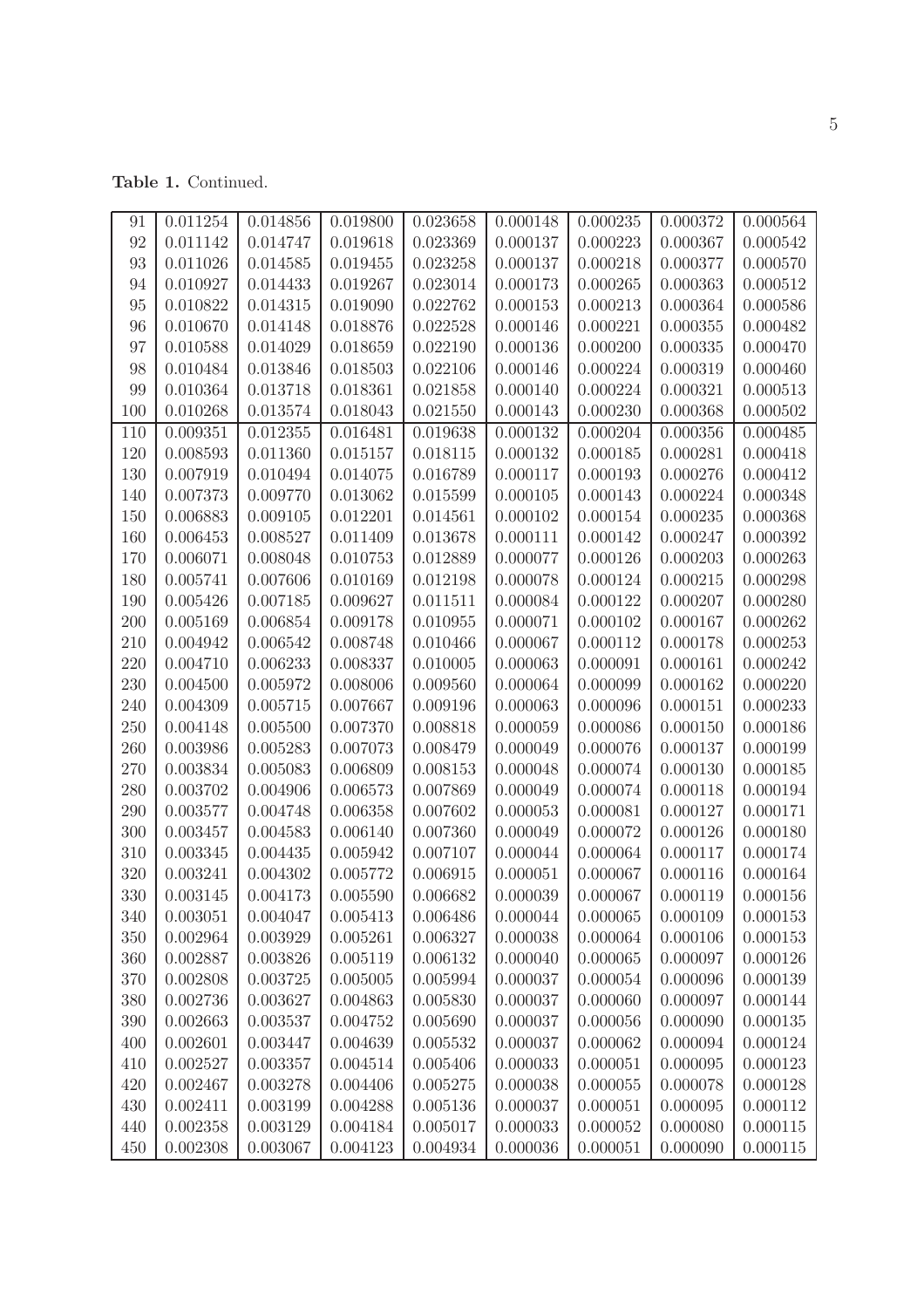Table 1. Continued.

| 460 | 0.002258 | 0.002997 | 0.004027 | 0.004833 | 0.000028 | 0.000049 | 0.000081 | 0.000111 |
|-----|----------|----------|----------|----------|----------|----------|----------|----------|
| 470 | 0.002210 | 0.002933 | 0.003937 | 0.004725 | 0.000031 | 0.000050 | 0.000079 | 0.000126 |
| 480 | 0.002166 | 0.002875 | 0.003854 | 0.004624 | 0.000030 | 0.000050 | 0.000075 | 0.000115 |
| 490 | 0.002122 | 0.002810 | 0.003771 | 0.004528 | 0.000030 | 0.000041 | 0.000070 | 0.000097 |
| 500 | 0.002078 | 0.002763 | 0.003699 | 0.004432 | 0.000032 | 0.000043 | 0.000076 | 0.000122 |
| 510 | 0.002038 | 0.002710 | 0.003645 | 0.004374 | 0.000029 | 0.000043 | 0.000074 | 0.000107 |
| 520 | 0.001999 | 0.002652 | 0.003554 | 0.004268 | 0.000028 | 0.000045 | 0.000072 | 0.000112 |
| 530 | 0.001966 | 0.002605 | 0.003487 | 0.004178 | 0.000026 | 0.000039 | 0.000061 | 0.000093 |
| 540 | 0.001927 | 0.002561 | 0.003430 | 0.004108 | 0.000029 | 0.000043 | 0.000071 | 0.000104 |
| 550 | 0.001890 | 0.002506 | 0.003367 | 0.004041 | 0.000027 | 0.000041 | 0.000070 | 0.000099 |
| 560 | 0.001857 | 0.002466 | 0.003310 | 0.003980 | 0.000028 | 0.000046 | 0.000067 | 0.000098 |
| 570 | 0.001819 | 0.002414 | 0.003229 | 0.003875 | 0.000027 | 0.000039 | 0.000064 | 0.000093 |
| 580 | 0.001791 | 0.002382 | 0.003199 | 0.003829 | 0.000027 | 0.000034 | 0.000067 | 0.000092 |
| 590 | 0.001766 | 0.002344 | 0.003142 | 0.003776 | 0.000025 | 0.000039 | 0.000055 | 0.000096 |
| 600 | 0.001733 | 0.002297 | 0.003087 | 0.003701 | 0.000023 | 0.000040 | 0.000064 | 0.000093 |
| 610 | 0.001705 | 0.002264 | 0.003035 | 0.003642 | 0.000023 | 0.000036 | 0.000058 | 0.000089 |
| 620 | 0.001677 | 0.002227 | 0.002978 | 0.003571 | 0.000022 | 0.000035 | 0.000057 | 0.000086 |
| 630 | 0.001649 | 0.002193 | 0.002936 | 0.003520 | 0.000022 | 0.000034 | 0.000064 | 0.000084 |
| 640 | 0.001620 | 0.002151 | 0.002892 | 0.003471 | 0.000024 | 0.000033 | 0.000058 | 0.000093 |
| 650 | 0.001601 | 0.002121 | 0.002851 | 0.003415 | 0.000022 | 0.000038 | 0.000059 | 0.000094 |
| 660 | 0.001571 | 0.002089 | 0.002805 | 0.003366 | 0.000022 | 0.000034 | 0.000053 | 0.000083 |
| 670 | 0.001553 | 0.002063 | 0.002765 | 0.003318 | 0.000021 | 0.000034 | 0.000051 | 0.000081 |
| 680 | 0.001529 | 0.002032 | 0.002726 | 0.003262 | 0.000019 | 0.000032 | 0.000056 | 0.000084 |
| 690 | 0.001506 | 0.002003 | 0.002676 | 0.003205 | 0.000021 | 0.000034 | 0.000052 | 0.000072 |
| 700 | 0.001487 | 0.001976 | 0.002653 | 0.003180 | 0.000020 | 0.000029 | 0.000054 | 0.000080 |
| 710 | 0.001465 | 0.001944 | 0.002612 | 0.003137 | 0.000021 | 0.000030 | 0.000050 | 0.000079 |
| 720 | 0.001446 | 0.001919 | 0.002581 | 0.003088 | 0.000021 | 0.000030 | 0.000048 | 0.000068 |
| 730 | 0.001427 | 0.001890 | 0.002536 | 0.003044 | 0.000020 | 0.000027 | 0.000044 | 0.000069 |
| 740 | 0.001407 | 0.001870 | 0.002509 | 0.003005 | 0.000018 | 0.000030 | 0.000046 | 0.000070 |
| 750 | 0.001384 | 0.001838 | 0.002461 | 0.002958 | 0.000020 | 0.000028 | 0.000049 | 0.000072 |
| 760 | 0.001365 | 0.001815 | 0.002440 | 0.002926 | 0.000018 | 0.000028 | 0.000050 | 0.000069 |
| 770 | 0.001353 | 0.001795 | 0.002408 | 0.002886 | 0.000020 | 0.000029 | 0.000049 | 0.000068 |
| 780 | 0.001330 | 0.001769 | 0.002376 | 0.002847 | 0.000018 | 0.000028 | 0.000046 | 0.000075 |
| 790 | 0.001317 | 0.001748 | 0.002349 | 0.002815 | 0.000018 | 0.000029 | 0.000045 | 0.000065 |
| 800 | 0.001301 | 0.001727 | 0.002316 | 0.002770 | 0.000017 | 0.000028 | 0.000049 | 0.000072 |
| 810 | 0.001286 | 0.001709 | 0.002297 | 0.002752 | 0.000016 | 0.000023 | 0.000039 | 0.000055 |
| 820 | 0.001270 | 0.001685 | 0.002264 | 0.002718 | 0.000016 | 0.000024 | 0.000043 | 0.000071 |
| 830 | 0.001252 | 0.001661 | 0.002229 | 0.002674 | 0.000017 | 0.000028 | 0.000050 | 0.000064 |
| 840 | 0.001241 | 0.001649 | 0.002206 | 0.002651 | 0.000017 | 0.000026 | 0.000041 | 0.000064 |
| 850 | 0.001225 | 0.001627 | 0.002184 | 0.002621 | 0.000017 | 0.000026 | 0.000043 | 0.000062 |
| 860 | 0.001210 | 0.001606 | 0.002152 | 0.002581 | 0.000019 | 0.000028 | 0.000043 | 0.000064 |
| 870 | 0.001196 | 0.001583 | 0.002128 | 0.002547 | 0.000016 | 0.000022 | 0.000041 | 0.000062 |
| 880 | 0.001182 | 0.001568 | 0.002105 | 0.002521 | 0.000015 | 0.000024 | 0.000040 | 0.000058 |
| 890 | 0.001170 | 0.001552 | 0.002087 | 0.002500 | 0.000016 | 0.000027 | 0.000049 | 0.000064 |
| 900 | 0.001155 | 0.001536 | 0.002067 | 0.002481 | 0.000015 | 0.000024 | 0.000039 | 0.000060 |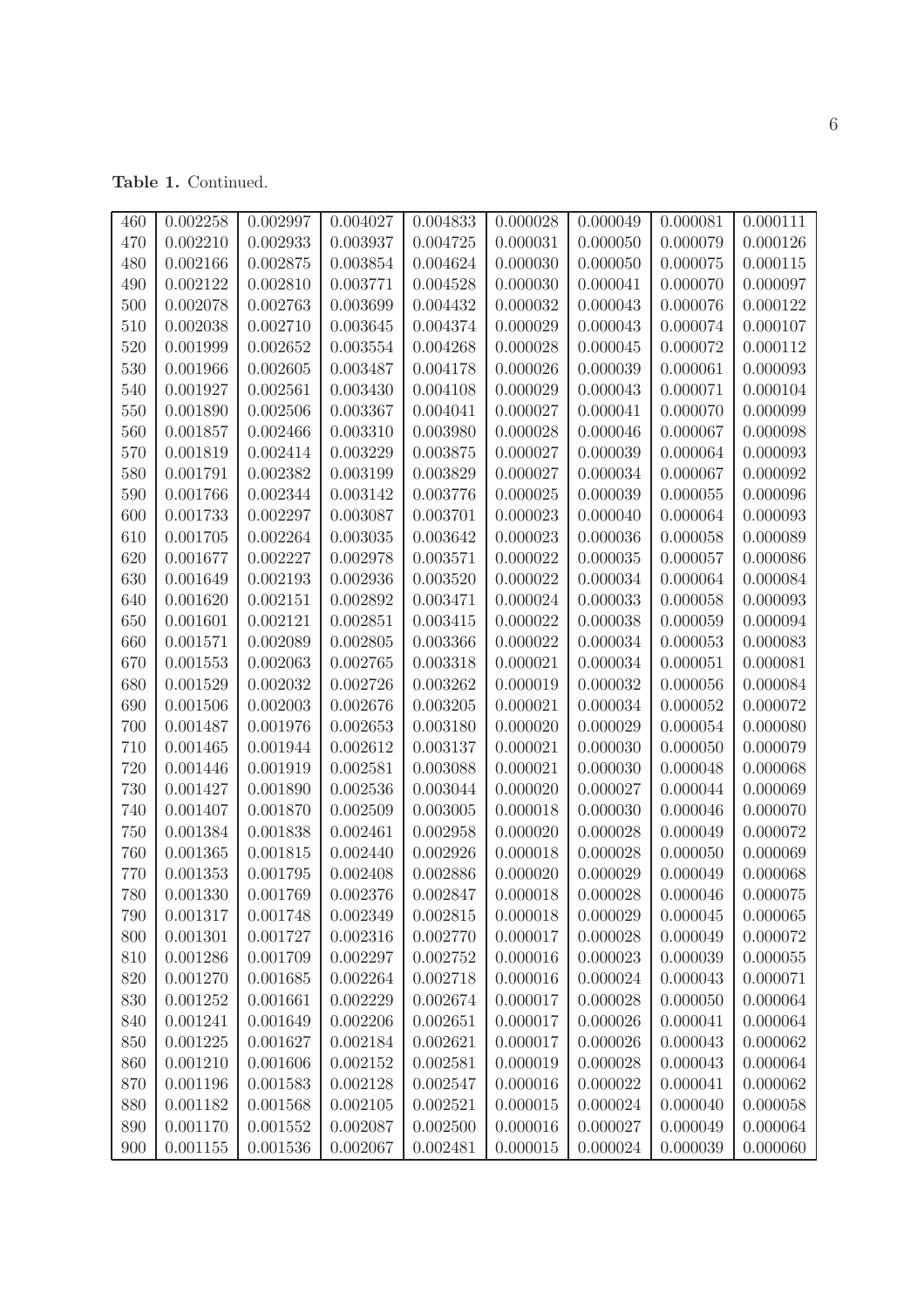Table 1. Continued.

| 910   | 0.001143 | 0.001519 | 0.002041 | 0.002441 | 0.000014 | 0.000026 | 0.000043 | 0.000064 |
|-------|----------|----------|----------|----------|----------|----------|----------|----------|
|       |          |          |          |          |          |          |          |          |
| 920   | 0.001132 | 0.001504 | 0.002018 | 0.002417 | 0.000017 | 0.000025 | 0.000043 | 0.000056 |
| 930   | 0.001119 | 0.001488 | 0.001996 | 0.002393 | 0.000014 | 0.000022 | 0.000041 | 0.000068 |
| 940   | 0.001109 | 0.001473 | 0.001972 | 0.002361 | 0.000015 | 0.000021 | 0.000038 | 0.000054 |
| 950   | 0.001093 | 0.001453 | 0.001952 | 0.002342 | 0.000015 | 0.000023 | 0.000042 | 0.000061 |
| 960   | 0.001080 | 0.001434 | 0.001928 | 0.002314 | 0.000015 | 0.000024 | 0.000040 | 0.000052 |
| 970   | 0.001071 | 0.001420 | 0.001907 | 0.002288 | 0.000017 | 0.000024 | 0.000041 | 0.000057 |
| 980   | 0.001059 | 0.001406 | 0.001895 | 0.002277 | 0.000014 | 0.000022 | 0.000040 | 0.000053 |
| 990   | 0.001050 | 0.001395 | 0.001870 | 0.002244 | 0.000014 | 0.000022 | 0.000033 | 0.000052 |
| 1000  | 0.001041 | 0.001384 | 0.001861 | 0.002228 | 0.000015 | 0.000025 | 0.000042 | 0.000055 |
| 10000 | 0.000104 | 0.000138 | 0.000186 | 0.000223 | 0.000001 | 0.000002 | 0.000004 | 0.000006 |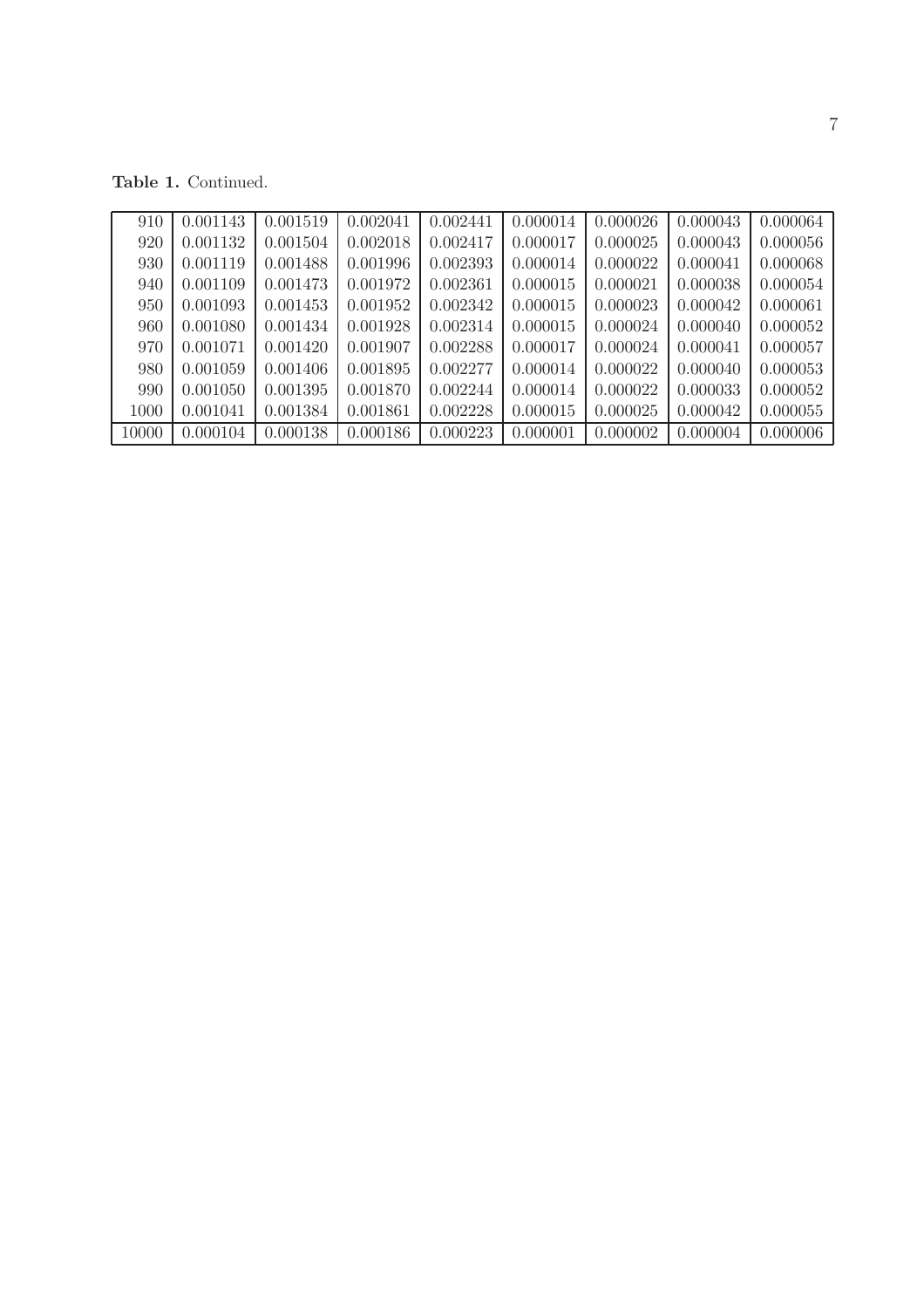<span id="page-7-0"></span>**Table 2.** Simulations for the normal law  $N(0, 1)$ . *n*: sample size.  $\bar{K}_{0.90}, \bar{K}_{0.95}, \bar{K}_{0.98}, \bar{K}_{0.99}$ : mean values of estimated quantiles over 100 experiments.  $S_{K_{0.90}}$ ,  $S_{K_{0.95}}$ ,  $S_{K_{0.98}}$ ,  $S_{K_{0.99}}$ : estimated standard deviations of the quantiles distributions.

| $\, n \,$      | $K_{0.90}$ | $K_{0.95}$ | $K_{0.98}$   | $K_{0.99}$ | $\overline{S}_{K_{0.90}}$ | $S_{\underline{K_{0.95}}}$ | $S_{K_{0.98}}$ | $S_{\underline{K_{0.99}}}$ |
|----------------|------------|------------|--------------|------------|---------------------------|----------------------------|----------------|----------------------------|
| 3              | 0.206148   | 0.227731   | 0.240969     | 0.245439   | 0.001423                  | 0.001022                   | 0.000689       | 0.000456                   |
| 4              | 0.176247   | 0.220096   | 0.260605     | 0.281725   | 0.002109                  | 0.002444                   | 0.002400       | 0.002368                   |
| $\overline{5}$ | 0.153131   | 0.193065   | 0.238453     | 0.266296   | 0.001812                  | 0.002268                   | 0.003269       | 0.003323                   |
| 6              | 0.136157   | 0.173063   | 0.215660     | 0.243214   | 0.001734                  | 0.002212                   | 0.003252       | 0.003874                   |
| 7              | 0.123281   | 0.157455   | 0.197204     | 0.223840   | 0.001479                  | 0.002202                   | 0.002835       | 0.003373                   |
| 8              | 0.111374   | 0.142651   | 0.180713     | 0.206476   | 0.001447                  | 0.001952                   | 0.003128       | 0.003745                   |
| 9              | 0.102793   | 0.131712   | 0.167606     | 0.192213   | 0.001246                  | 0.001594                   | 0.002683       | 0.003199                   |
| 10             | 0.094767   | 0.121944   | 0.155632     | 0.179397   | 0.001168                  | 0.001666                   | 0.002249       | 0.003116                   |
| 11             | 0.088537   | 0.113730   | 0.145479     | 0.167983   | 0.001080                  | 0.001417                   | 0.002225       | 0.003192                   |
| 12             | 0.082536   | 0.106016   | 0.136342     | 0.157983   | 0.001127                  | 0.001471                   | 0.002004       | 0.002733                   |
| 13             | 0.077855   | 0.100089   | 0.128930     | 0.149682   | 0.000976                  | 0.001377                   | 0.002225       | 0.003116                   |
| 14             | 0.073353   | 0.094355   | 0.121794     | 0.141797   | 0.001000                  | 0.001486                   | 0.002356       | 0.003088                   |
| 15             | 0.069663   | 0.089547   | 0.115307     | 0.134313   | 0.000766                  | 0.001277                   | 0.001811       | 0.002797                   |
| 16             | 0.065954   | 0.084925   | 0.109532     | 0.127891   | 0.000838                  | 0.001189                   | 0.001799       | 0.002688                   |
| 17             | 0.063034   | 0.080967   | 0.104286     | 0.121876   | 0.000829                  | 0.001105                   | 0.001908       | 0.002463                   |
| 18             | 0.060037   | 0.077133   | 0.100098     | 0.116555   | 0.000719                  | 0.001091                   | 0.001589       | 0.002402                   |
| 19             | 0.057690   | 0.074178   | 0.095784     | 0.111988   | 0.000669                  | 0.000995                   | 0.001640       | 0.002282                   |
| 20             | 0.055160   | 0.070931   | 0.091782     | 0.107161   | 0.000602                  | 0.001065                   | 0.001546       | 0.002367                   |
| 21             | 0.053234   | 0.068194   | 0.088279     | 0.103222   | 0.000589                  | 0.000972                   | 0.001720       | 0.002399                   |
| 22             | 0.051111   | 0.065554   | 0.084898     | 0.099353   | 0.000566                  | 0.000842                   | 0.001475       | 0.001799                   |
| 23             | 0.049378   | 0.063333   | 0.082050     | 0.096044   | 0.000602                  | 0.000925                   | 0.001492       | 0.001675                   |
| 24             | 0.047672   | 0.061163   | 0.079168     | 0.092479   | 0.000680                  | 0.000976                   | 0.001557       | 0.002070                   |
| 25             | 0.046052   | 0.059073   | 0.076322     | 0.089272   | 0.000582                  | 0.000838                   | 0.001330       | 0.001855                   |
| 26             | 0.044557   | 0.057052   | 0.073518     | 0.086034   | 0.000567                  | 0.000768                   | 0.001238       | 0.001484                   |
| 27             | 0.043118   | 0.055299   | 0.071604     | 0.083819   | 0.000537                  | 0.000781                   | 0.001316       | 0.001738                   |
| 28             | 0.041852   | 0.053532   | 0.069190     | 0.080993   | 0.000475                  | 0.000709                   | 0.001165       | 0.001732                   |
| 29             | 0.040710   | 0.052073   | 0.067286     | 0.078917   | 0.000479                  | 0.000726                   | 0.001115       | 0.001827                   |
| 30             | 0.039579   | 0.050613   | 0.065551     | 0.076793   | 0.000470                  | 0.000632                   | 0.001084       | 0.001740                   |
| 31             | 0.038442   | 0.049161   | 0.063557     | 0.074347   | 0.000448                  | 0.000621                   | 0.001051       | 0.001446                   |
| 32             | 0.037411   | 0.047811   | 0.061803     | 0.072384   | 0.000410                  | 0.000621                   | 0.001012       | 0.001540                   |
| 33             | 0.036456   | 0.046615   | 0.060265     | 0.070494   | 0.000464                  | 0.000623                   | 0.001030       | 0.001400                   |
| 34             | 0.035545   | 0.045467   | 0.058717     | 0.068982   | 0.000421                  | 0.000602                   | 0.000886       | 0.001413                   |
| 35             | 0.034782   | 0.044340   | 0.057245     | 0.066953   | 0.000454                  | 0.000595                   | 0.001068       | 0.001458                   |
| $36\,$         | 0.033925   | 0.043316   | 0.055951     | 0.065549   | 0.000395                  | 0.000564                   | 0.000877       | 0.001153                   |
| 37             | 0.033158   | 0.042346   | 0.054555     | 0.063907   | 0.000400                  | 0.000642                   | 0.000892       | 0.001175                   |
| $38\,$         | 0.032366   | 0.041311   | 0.053444     | 0.062713   | 0.000397                  | 0.000632                   | 0.000945       | 0.001404                   |
| $39\,$         | 0.031691   | 0.040411   | 0.052273     | 0.061247   | 0.000403                  | 0.000630                   | 0.000988       | $0.001345\,$               |
| 40             | 0.030907   | 0.039486   | $0.051016\,$ | 0.059674   | 0.000349                  | 0.000507                   | 0.000737       | 0.001080                   |
| 41             | 0.030470   | 0.038804   | 0.050175     | 0.058859   | 0.000375                  | 0.000551                   | 0.000989       | 0.001338                   |
| 42             | 0.029769   | 0.037979   | 0.048965     | 0.057236   | 0.000335                  | 0.000551                   | 0.000792       | 0.001158                   |
| $43\,$         | 0.029212   | 0.037180   | 0.047996     | 0.056155   | 0.000357                  | 0.000489                   | 0.000840       | 0.001196                   |
| 44             | 0.028562   | 0.036398   | 0.047058     | 0.055077   | 0.000337                  | 0.000538                   | 0.000892       | 0.001235                   |
| $45\,$         | 0.028021   | 0.035723   | 0.046013     | 0.053733   | 0.000287                  | 0.000457                   | 0.000768       | 0.001158                   |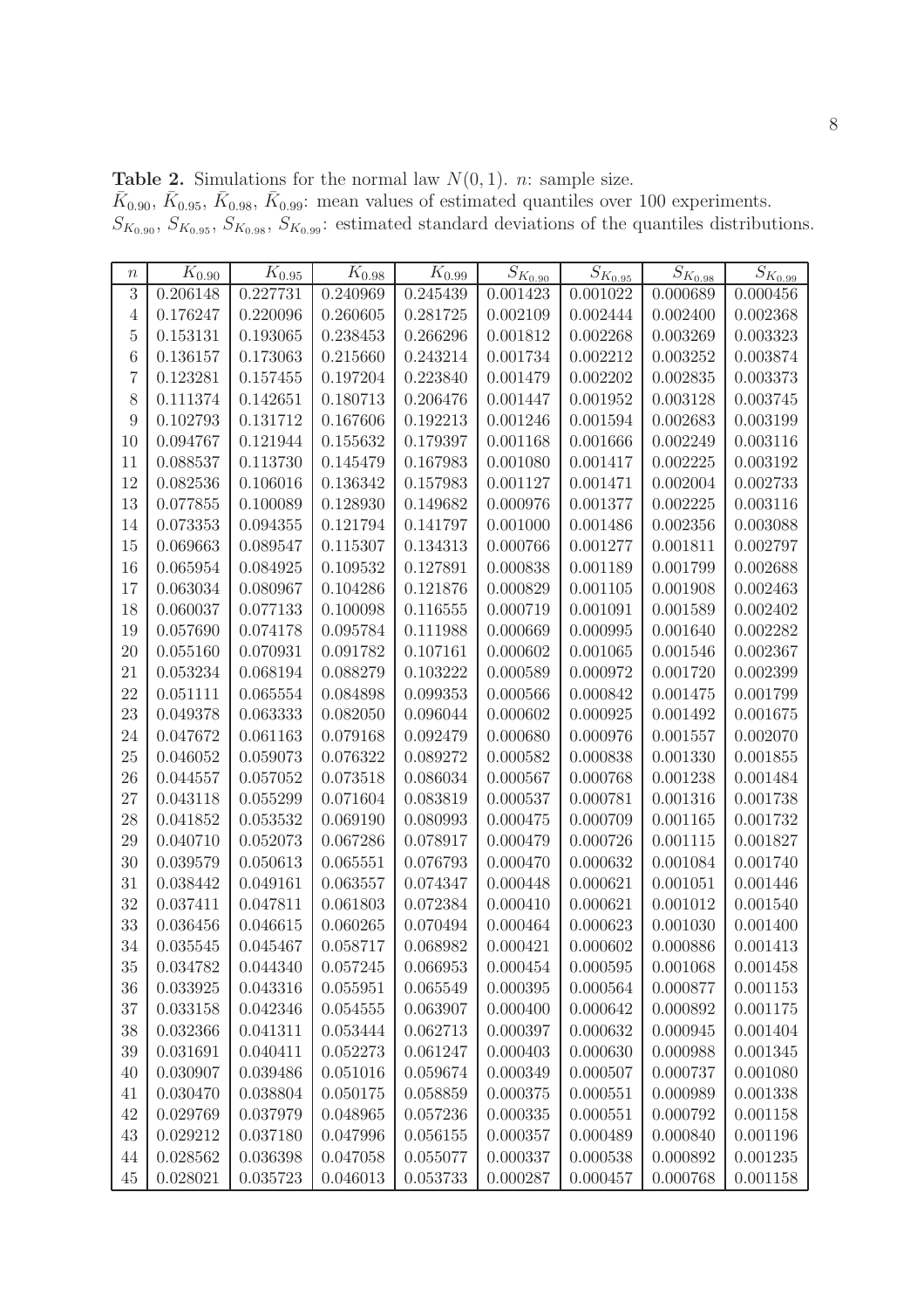Table 2. Continued.

| 46     | 0.027504 | 0.034977 | 0.045128       | 0.052973 | 0.000332 | 0.000496 | 0.000797 | 0.001238 |
|--------|----------|----------|----------------|----------|----------|----------|----------|----------|
| 47     | 0.026981 | 0.034399 | 0.044468       | 0.052066 | 0.000317 | 0.000456 | 0.000664 | 0.000909 |
| 48     | 0.026539 | 0.033824 | 0.043593       | 0.051103 | 0.000304 | 0.000475 | 0.000769 | 0.001128 |
| 49     | 0.026072 | 0.033144 | 0.042658       | 0.050046 | 0.000283 | 0.000427 | 0.000674 | 0.000952 |
| 50     | 0.025603 | 0.032559 | 0.041924       | 0.049126 | 0.000284 | 0.000385 | 0.000723 | 0.001093 |
| 51     | 0.025170 | 0.032012 | 0.041354       | 0.048368 | 0.000294 | 0.000463 | 0.000723 | 0.001073 |
| 52     | 0.024719 | 0.031493 | 0.040598       | 0.047669 | 0.000271 | 0.000391 | 0.000664 | 0.001032 |
| 53     | 0.024357 | 0.030968 | 0.039957       | 0.046826 | 0.000276 | 0.000425 | 0.000722 | 0.001012 |
| 54     | 0.023921 | 0.030456 | 0.039183       | 0.045895 | 0.000258 | 0.000393 | 0.000729 | 0.001036 |
| $55\,$ | 0.023566 | 0.029956 | 0.038575       | 0.045169 | 0.000286 | 0.000427 | 0.000683 | 0.000984 |
| 56     | 0.023173 | 0.029461 | 0.038006       | 0.044487 | 0.000237 | 0.000376 | 0.000699 | 0.000900 |
| 57     | 0.022878 | 0.029069 | 0.037395       | 0.043870 | 0.000259 | 0.000385 | 0.000655 | 0.000927 |
| 58     | 0.022505 | 0.028573 | 0.036883       | 0.043208 | 0.000294 | 0.000424 | 0.000634 | 0.000909 |
| 59     | 0.022182 | 0.028209 | 0.036341       | 0.042576 | 0.000242 | 0.000373 | 0.000608 | 0.000847 |
| 60     | 0.021792 | 0.027644 | 0.035612       | 0.041752 | 0.000290 | 0.000375 | 0.000614 | 0.000861 |
| 61     | 0.021529 | 0.027330 | 0.035223       | 0.041278 | 0.000225 | 0.000363 | 0.000579 | 0.000775 |
| 62     | 0.021162 | 0.026857 | 0.034567       | 0.040376 | 0.000245 | 0.000377 | 0.000591 | 0.000847 |
| 63     | 0.020945 | 0.026563 | 0.034225       | 0.040067 | 0.000230 | 0.000340 | 0.000558 | 0.000868 |
| 64     | 0.020709 | 0.026250 | 0.033690       | 0.039466 | 0.000237 | 0.000397 | 0.000602 | 0.000782 |
| 65     | 0.020368 | 0.025842 | 0.033178       | 0.038883 | 0.000256 | 0.000344 | 0.000515 | 0.000722 |
| 66     | 0.020081 | 0.025505 | 0.032858       | 0.038502 | 0.000235 | 0.000342 | 0.000491 | 0.000801 |
| 67     | 0.019822 | 0.025140 | 0.032367       | 0.037828 | 0.000236 | 0.000350 | 0.000497 | 0.000671 |
| 68     | 0.019617 | 0.024870 | 0.032023       | 0.037465 | 0.000249 | 0.000334 | 0.000581 | 0.000828 |
| 69     | 0.019337 | 0.024498 | 0.031553       | 0.037002 | 0.000241 | 0.000342 | 0.000628 | 0.000860 |
| 70     | 0.019047 | 0.024098 | 0.030976       | 0.036225 | 0.000202 | 0.000316 | 0.000484 | 0.000656 |
| 71     | 0.018846 | 0.023871 | 0.030774       | 0.035986 | 0.000202 | 0.000339 | 0.000499 | 0.000801 |
| 72     | 0.018614 | 0.023588 | 0.030298       | 0.035473 | 0.000195 | 0.000276 | 0.000474 | 0.000691 |
| 73     | 0.018388 | 0.023307 | 0.029923       | 0.035058 | 0.000160 | 0.000289 | 0.000468 | 0.000762 |
| 74     | 0.018165 | 0.022995 | 0.029629       | 0.034691 | 0.000203 | 0.000322 | 0.000469 | 0.000785 |
| 75     | 0.017973 | 0.022792 | 0.029273       | 0.034279 | 0.000209 | 0.000302 | 0.000517 | 0.000867 |
| 76     | 0.017768 | 0.022478 | 0.028907       | 0.033877 | 0.000214 | 0.000307 | 0.000491 | 0.000662 |
| 77     | 0.017562 | 0.022266 | 0.028636       | 0.033480 | 0.000190 | 0.000294 | 0.000464 | 0.000601 |
| 78     | 0.017347 | 0.021952 | 0.028287       | 0.033076 | 0.000206 | 0.000304 | 0.000483 | 0.000657 |
| 79     | 0.017169 | 0.021757 | 0.027986       | 0.032782 | 0.000200 | 0.000306 | 0.000506 | 0.000681 |
| 80     | 0.016962 | 0.021429 | 0.027523       | 0.032168 | 0.000194 | 0.000301 | 0.000481 | 0.000632 |
| 81     | 0.016794 | 0.021259 | 0.027344       | 0.032046 | 0.000193 | 0.000333 | 0.000521 | 0.000711 |
| 82     | 0.016587 | 0.020979 | 0.026945       | 0.031550 | 0.000170 | 0.000271 | 0.000465 | 0.000628 |
| 83     | 0.016428 | 0.020782 | 0.026712       | 0.031312 | 0.000187 | 0.000260 | 0.000449 | 0.000712 |
| 84     | 0.016240 | 0.020571 | 0.026359       | 0.030807 | 0.000180 | 0.000275 | 0.000483 | 0.000707 |
| 85     | 0.016076 | 0.020330 | 0.026066       | 0.030547 | 0.000174 | 0.000291 | 0.000514 | 0.000823 |
| 86     | 0.015922 | 0.020125 | 0.025828       | 0.030202 | 0.000187 | 0.000278 | 0.000435 | 0.000642 |
| 87     | 0.015723 | 0.019908 | 0.025545       | 0.029892 | 0.000181 | 0.000286 | 0.000469 | 0.000645 |
| 88     | 0.015587 | 0.019710 | $\,0.025353\,$ | 0.029600 | 0.000201 | 0.000265 | 0.000469 | 0.000680 |
| 89     | 0.015432 | 0.019527 | 0.025107       | 0.029337 | 0.000178 | 0.000264 | 0.000394 | 0.000573 |
| 90     | 0.015265 | 0.019309 | 0.024773       | 0.029009 | 0.000182 | 0.000267 | 0.000409 | 0.000632 |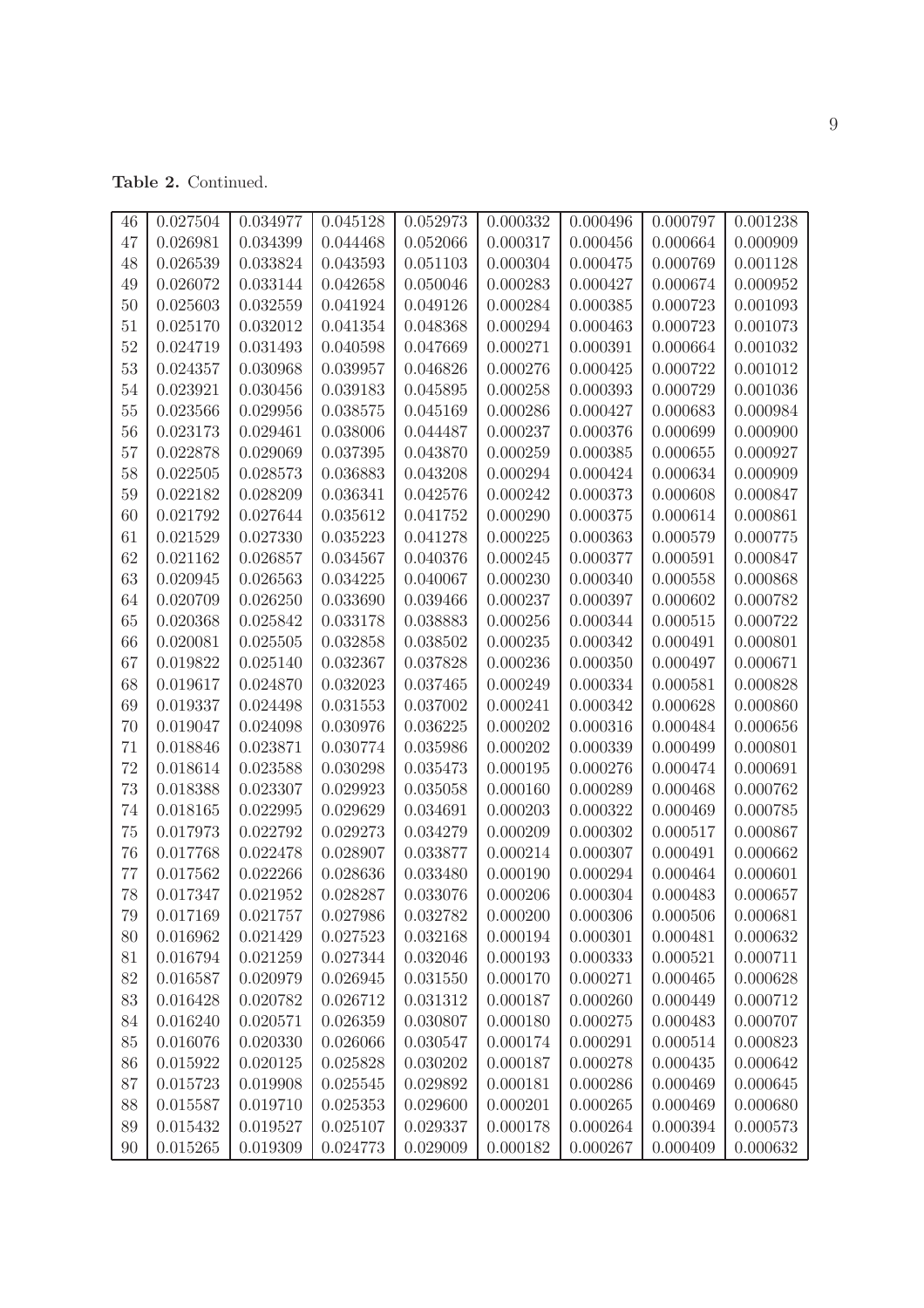Table 2. Continued.

| 91  | 0.015112 | 0.019104 | 0.024485 | 0.028674 | 0.000181 | 0.000262 | 0.000414 | 0.000590 |
|-----|----------|----------|----------|----------|----------|----------|----------|----------|
| 92  | 0.014991 | 0.018947 | 0.024253 | 0.028369 | 0.000175 | 0.000261 | 0.000445 | 0.000672 |
| 93  | 0.014830 | 0.018752 | 0.023998 | 0.028147 | 0.000174 | 0.000260 | 0.000465 | 0.000606 |
| 94  | 0.014673 | 0.018556 | 0.023807 | 0.027843 | 0.000158 | 0.000244 | 0.000417 | 0.000627 |
| 95  | 0.014543 | 0.018352 | 0.023520 | 0.027501 | 0.000166 | 0.000251 | 0.000402 | 0.000581 |
| 96  | 0.014418 | 0.018171 | 0.023371 | 0.027314 | 0.000152 | 0.000232 | 0.000405 | 0.000613 |
| 97  | 0.014249 | 0.018026 | 0.023127 | 0.027003 | 0.000159 | 0.000234 | 0.000426 | 0.000662 |
| 98  | 0.014145 | 0.017878 | 0.022875 | 0.026742 | 0.000177 | 0.000241 | 0.000414 | 0.000590 |
| 99  | 0.014033 | 0.017695 | 0.022721 | 0.026638 | 0.000149 | 0.000240 | 0.000372 | 0.000532 |
| 100 | 0.013912 | 0.017552 | 0.022499 | 0.026394 | 0.000165 | 0.000248 | 0.000405 | 0.000634 |
| 110 | 0.012782 | 0.016139 | 0.020678 | 0.024151 | 0.000152 | 0.000215 | 0.000344 | 0.000458 |
| 120 | 0.011799 | 0.014855 | 0.019032 | 0.022210 | 0.000115 | 0.000196 | 0.000331 | 0.000437 |
| 130 | 0.010972 | 0.013802 | 0.017673 | 0.020649 | 0.000127 | 0.000186 | 0.000275 | 0.000473 |
| 140 | 0.010277 | 0.012932 | 0.016503 | 0.019234 | 0.000113 | 0.000192 | 0.000281 | 0.000394 |
| 150 | 0.009661 | 0.012134 | 0.015499 | 0.018072 | 0.000103 | 0.000155 | 0.000266 | 0.000393 |
| 160 | 0.009094 | 0.011421 | 0.014616 | 0.017020 | 0.000105 | 0.000158 | 0.000239 | 0.000381 |
| 170 | 0.008625 | 0.010829 | 0.013816 | 0.016068 | 0.000085 | 0.000134 | 0.000252 | 0.000366 |
| 180 | 0.008171 | 0.010249 | 0.013074 | 0.015266 | 0.000093 | 0.000146 | 0.000226 | 0.000306 |
| 190 | 0.007800 | 0.009781 | 0.012456 | 0.014526 | 0.000086 | 0.000130 | 0.000207 | 0.000306 |
| 200 | 0.007437 | 0.009308 | 0.011870 | 0.013828 | 0.000076 | 0.000116 | 0.000194 | 0.000287 |
| 210 | 0.007101 | 0.008911 | 0.011343 | 0.013223 | 0.000081 | 0.000115 | 0.000186 | 0.000258 |
| 220 | 0.006806 | 0.008513 | 0.010829 | 0.012609 | 0.000074 | 0.000118 | 0.000192 | 0.000279 |
| 230 | 0.006544 | 0.008183 | 0.010406 | 0.012120 | 0.000068 | 0.000097 | 0.000166 | 0.000244 |
| 240 | 0.006292 | 0.007861 | 0.009999 | 0.011630 | 0.000062 | 0.000101 | 0.000163 | 0.000232 |
| 250 | 0.006060 | 0.007573 | 0.009640 | 0.011220 | 0.000061 | 0.000105 | 0.000167 | 0.000236 |
| 260 | 0.005849 | 0.007294 | 0.009282 | 0.010826 | 0.000069 | 0.000094 | 0.000158 | 0.000219 |
| 270 | 0.005637 | 0.007041 | 0.008924 | 0.010367 | 0.000064 | 0.000102 | 0.000148 | 0.000191 |
| 280 | 0.005463 | 0.006825 | 0.008668 | 0.010077 | 0.000059 | 0.000085 | 0.000140 | 0.000210 |
| 290 | 0.005284 | 0.006594 | 0.008368 | 0.009739 | 0.000054 | 0.000089 | 0.000137 | 0.000194 |
| 300 | 0.005125 | 0.006385 | 0.008094 | 0.009432 | 0.000051 | 0.000085 | 0.000129 | 0.000171 |
| 310 | 0.004970 | 0.006199 | 0.007860 | 0.009136 | 0.000059 | 0.000082 | 0.000121 | 0.000176 |
| 320 | 0.004825 | 0.006012 | 0.007631 | 0.008856 | 0.000047 | 0.000071 | 0.000127 | 0.000199 |
| 330 | 0.004685 | 0.005832 | 0.007392 | 0.008598 | 0.000053 | 0.000076 | 0.000118 | 0.000168 |
| 340 | 0.004572 | 0.005692 | 0.007204 | 0.008396 | 0.000050 | 0.000074 | 0.000116 | 0.000159 |
| 350 | 0.004449 | 0.005532 | 0.007010 | 0.008137 | 0.000046 | 0.000071 | 0.000114 | 0.000171 |
| 360 | 0.004324 | 0.005383 | 0.006808 | 0.007920 | 0.000047 | 0.000064 | 0.000113 | 0.000157 |
| 370 | 0.004224 | 0.005259 | 0.006654 | 0.007745 | 0.000042 | 0.000067 | 0.000097 | 0.000156 |
| 380 | 0.004117 | 0.005117 | 0.006471 | 0.007535 | 0.000045 | 0.000061 | 0.000091 | 0.000131 |
| 390 | 0.004015 | 0.004990 | 0.006310 | 0.007345 | 0.000044 | 0.000064 | 0.000105 | 0.000150 |
| 400 | 0.003924 | 0.004889 | 0.006189 | 0.007190 | 0.000040 | 0.000061 | 0.000096 | 0.000148 |
| 410 | 0.003839 | 0.004768 | 0.006034 | 0.007003 | 0.000040 | 0.000057 | 0.000093 | 0.000158 |
| 420 | 0.003745 | 0.004653 | 0.005875 | 0.006841 | 0.000035 | 0.000060 | 0.000102 | 0.000136 |
| 430 | 0.003667 | 0.004559 | 0.005763 | 0.006691 | 0.000042 | 0.000056 | 0.000086 | 0.000129 |
| 440 | 0.003589 | 0.004456 | 0.005625 | 0.006535 | 0.000041 | 0.000060 | 0.000096 | 0.000132 |
| 450 | 0.003515 | 0.004373 | 0.005522 | 0.006427 | 0.000037 | 0.000056 | 0.000097 | 0.000129 |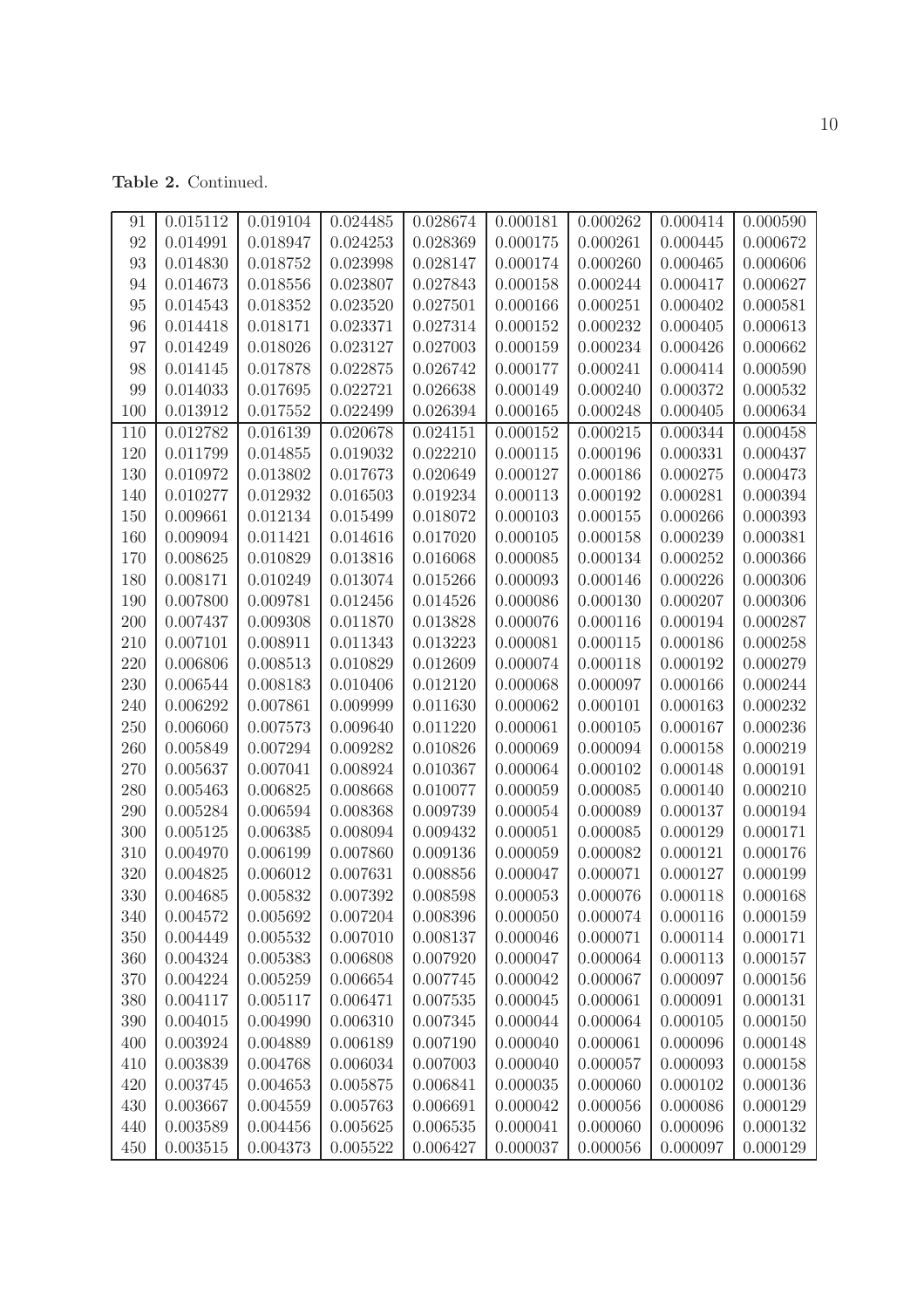Table 2. Continued.

| 460 | 0.003445 | 0.004278 | 0.005416 | 0.006302 | 0.000036 | 0.000054 | 0.000097 | 0.000129 |
|-----|----------|----------|----------|----------|----------|----------|----------|----------|
| 470 | 0.003379 | 0.004189 | 0.005281 | 0.006133 | 0.000038 | 0.000056 | 0.000081 | 0.000105 |
| 480 | 0.003318 | 0.004113 | 0.005189 | 0.006031 | 0.000033 | 0.000048 | 0.000087 | 0.000112 |
| 490 | 0.003250 | 0.004033 | 0.005100 | 0.005910 | 0.000033 | 0.000048 | 0.000075 | 0.000111 |
| 500 | 0.003186 | 0.003945 | 0.004973 | 0.005791 | 0.000032 | 0.000053 | 0.000077 | 0.000119 |
| 510 | 0.003132 | 0.003885 | 0.004904 | 0.005699 | 0.000030 | 0.000053 | 0.000082 | 0.000120 |
| 520 | 0.003073 | 0.003812 | 0.004811 | 0.005572 | 0.000039 | 0.000054 | 0.000077 | 0.000123 |
| 530 | 0.003018 | 0.003737 | 0.004717 | 0.005480 | 0.000030 | 0.000045 | 0.000075 | 0.000109 |
| 540 | 0.002965 | 0.003676 | 0.004638 | 0.005388 | 0.000033 | 0.000050 | 0.000071 | 0.000101 |
| 550 | 0.002917 | 0.003615 | 0.004550 | 0.005297 | 0.000030 | 0.000043 | 0.000067 | 0.000098 |
| 560 | 0.002862 | 0.003550 | 0.004478 | 0.005192 | 0.000028 | 0.000049 | 0.000068 | 0.000098 |
| 570 | 0.002818 | 0.003488 | 0.004407 | 0.005125 | 0.000030 | 0.000045 | 0.000071 | 0.000110 |
| 580 | 0.002778 | 0.003440 | 0.004334 | 0.005025 | 0.000027 | 0.000040 | 0.000073 | 0.000100 |
| 590 | 0.002728 | 0.003378 | 0.004254 | 0.004932 | 0.000028 | 0.000043 | 0.000069 | 0.000099 |
| 600 | 0.002686 | 0.003326 | 0.004195 | 0.004869 | 0.000025 | 0.000043 | 0.000066 | 0.000095 |
| 610 | 0.002649 | 0.003280 | 0.004128 | 0.004790 | 0.000024 | 0.000039 | 0.000060 | 0.000091 |
| 620 | 0.002611 | 0.003231 | 0.004059 | 0.004722 | 0.000029 | 0.000042 | 0.000061 | 0.000091 |
| 630 | 0.002568 | 0.003175 | 0.003993 | 0.004633 | 0.000023 | 0.000041 | 0.000060 | 0.000087 |
| 640 | 0.002530 | 0.003126 | 0.003937 | 0.004564 | 0.000027 | 0.000041 | 0.000066 | 0.000095 |
| 650 | 0.002494 | 0.003087 | 0.003893 | 0.004519 | 0.000027 | 0.000041 | 0.000064 | 0.000085 |
| 660 | 0.002457 | 0.003038 | 0.003828 | 0.004430 | 0.000024 | 0.000038 | 0.000061 | 0.000083 |
| 670 | 0.002424 | 0.002999 | 0.003773 | 0.004371 | 0.000025 | 0.000033 | 0.000054 | 0.000087 |
| 680 | 0.002394 | 0.002961 | 0.003726 | 0.004318 | 0.000026 | 0.000036 | 0.000055 | 0.000082 |
| 690 | 0.002358 | 0.002912 | 0.003665 | 0.004247 | 0.000024 | 0.000035 | 0.000055 | 0.000088 |
| 700 | 0.002330 | 0.002878 | 0.003626 | 0.004201 | 0.000023 | 0.000032 | 0.000056 | 0.000082 |
| 710 | 0.002295 | 0.002839 | 0.003565 | 0.004130 | 0.000022 | 0.000032 | 0.000049 | 0.000074 |
| 720 | 0.002268 | 0.002804 | 0.003528 | 0.004087 | 0.000023 | 0.000034 | 0.000051 | 0.000081 |
| 730 | 0.002233 | 0.002758 | 0.003479 | 0.004033 | 0.000023 | 0.000033 | 0.000057 | 0.000083 |
| 740 | 0.002211 | 0.002734 | 0.003436 | 0.003984 | 0.000022 | 0.000034 | 0.000052 | 0.000079 |
| 750 | 0.002182 | 0.002697 | 0.003398 | 0.003936 | 0.000022 | 0.000035 | 0.000052 | 0.000088 |
| 760 | 0.002156 | 0.002661 | 0.003350 | 0.003884 | 0.000021 | 0.000028 | 0.000054 | 0.000075 |
| 770 | 0.002127 | 0.002624 | 0.003294 | 0.003811 | 0.000020 | 0.000027 | 0.000048 | 0.000072 |
| 780 | 0.002099 | 0.002596 | 0.003266 | 0.003780 | 0.000022 | 0.000031 | 0.000052 | 0.000071 |
| 790 | 0.002075 | 0.002563 | 0.003220 | 0.003730 | 0.000021 | 0.000033 | 0.000054 | 0.000077 |
| 800 | 0.002051 | 0.002535 | 0.003192 | 0.003695 | 0.000020 | 0.000032 | 0.000054 | 0.000075 |
| 810 | 0.002032 | 0.002508 | 0.003154 | 0.003655 | 0.000020 | 0.000032 | 0.000049 | 0.000072 |
| 820 | 0.002006 | 0.002476 | 0.003108 | 0.003589 | 0.000018 | 0.000028 | 0.000049 | 0.000069 |
| 830 | 0.001983 | 0.002452 | 0.003078 | 0.003567 | 0.000021 | 0.000033 | 0.000049 | 0.000078 |
| 840 | 0.001962 | 0.002418 | 0.003038 | 0.003520 | 0.000019 | 0.000028 | 0.000054 | 0.000083 |
| 850 | 0.001938 | 0.002387 | 0.003007 | 0.003472 | 0.000020 | 0.000027 | 0.000044 | 0.000057 |
| 860 | 0.001918 | 0.002367 | 0.002974 | 0.003446 | 0.000020 | 0.000026 | 0.000043 | 0.000069 |
| 870 | 0.001896 | 0.002340 | 0.002944 | 0.003412 | 0.000018 | 0.000029 | 0.000046 | 0.000069 |
| 880 | 0.001878 | 0.002316 | 0.002905 | 0.003368 | 0.000018 | 0.000027 | 0.000046 | 0.000064 |
| 890 | 0.001855 | 0.002288 | 0.002873 | 0.003327 | 0.000018 | 0.000026 | 0.000048 | 0.000064 |
| 900 | 0.001835 | 0.002263 | 0.002841 | 0.003298 | 0.000021 | 0.000028 | 0.000049 | 0.000067 |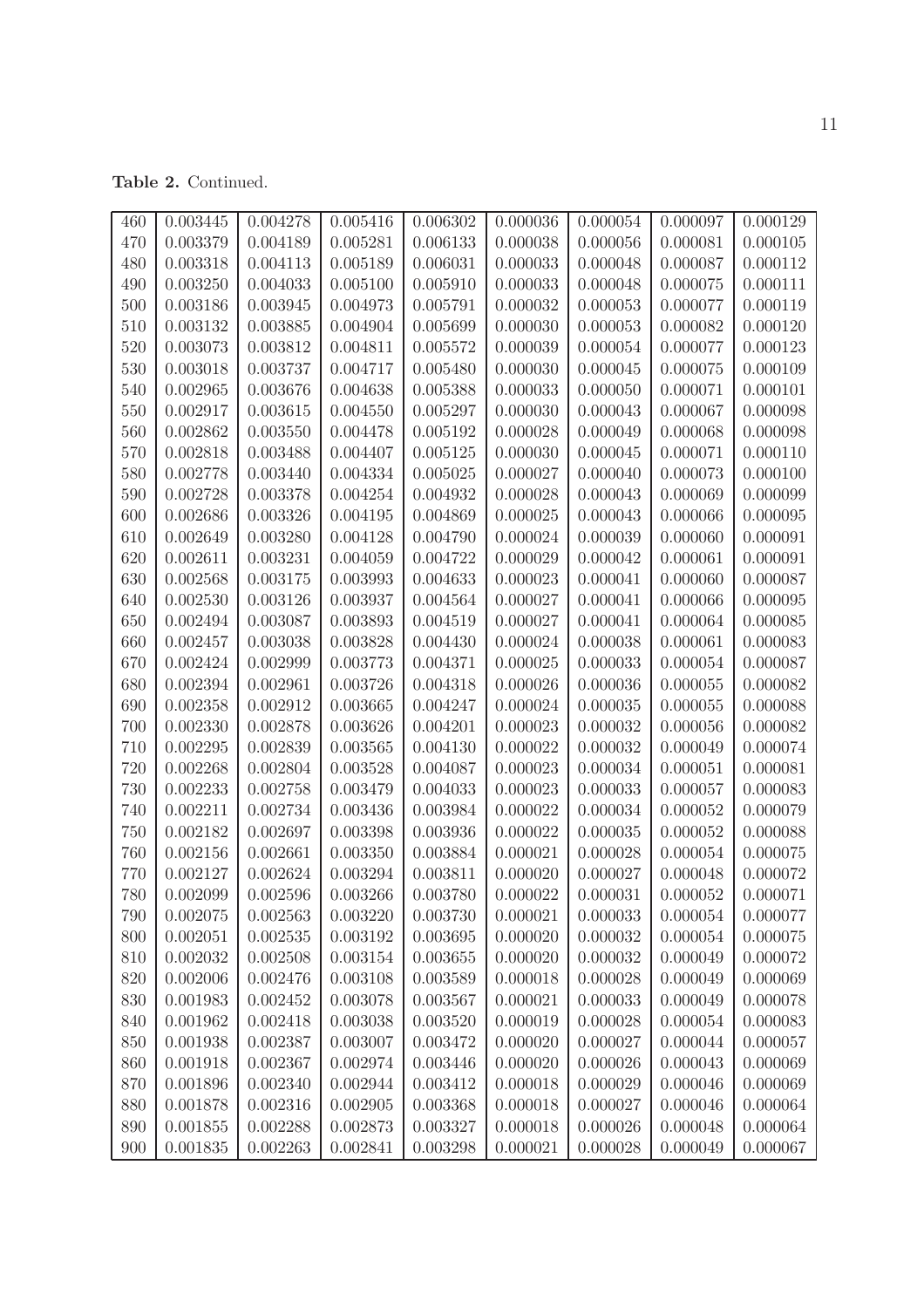Table 2. Continued.

| 910   | 0.001817 | 0.002241 | 0.002813 | 0.003257 | 0.000018 | 0.000027 | 0.000045 | 0.000069 |
|-------|----------|----------|----------|----------|----------|----------|----------|----------|
| 920   | 0.001801 | 0.002220 | 0.002781 | 0.003222 | 0.000017 | 0.000027 | 0.000048 | 0.000066 |
| 930   | 0.001777 | 0.002195 | 0.002757 | 0.003196 | 0.000019 | 0.000026 | 0.000043 | 0.000059 |
| 940   | 0.001761 | 0.002174 | 0.002732 | 0.003162 | 0.000018 | 0.000026 | 0.000046 | 0.000066 |
| 950   | 0.001744 | 0.002149 | 0.002696 | 0.003115 | 0.000019 | 0.000025 | 0.000042 | 0.000062 |
| 960   | 0.001725 | 0.002128 | 0.002671 | 0.003100 | 0.000018 | 0.000027 | 0.000049 | 0.000062 |
| 970   | 0.001712 | 0.002110 | 0.002648 | 0.003072 | 0.000017 | 0.000028 | 0.000043 | 0.000062 |
| 980   | 0.001694 | 0.002089 | 0.002618 | 0.003036 | 0.000018 | 0.000025 | 0.000042 | 0.000063 |
| 990   | 0.001678 | 0.002070 | 0.002596 | 0.003001 | 0.000015 | 0.000024 | 0.000036 | 0.000057 |
| 1000  | 0.001664 | 0.002051 | 0.002572 | 0.002977 | 0.000015 | 0.000024 | 0.000050 | 0.000068 |
| 10000 | 0.000184 | 0.000224 | 0.000276 | 0.000317 | 0.000002 | 0.000003 | 0.000005 | 0.000006 |